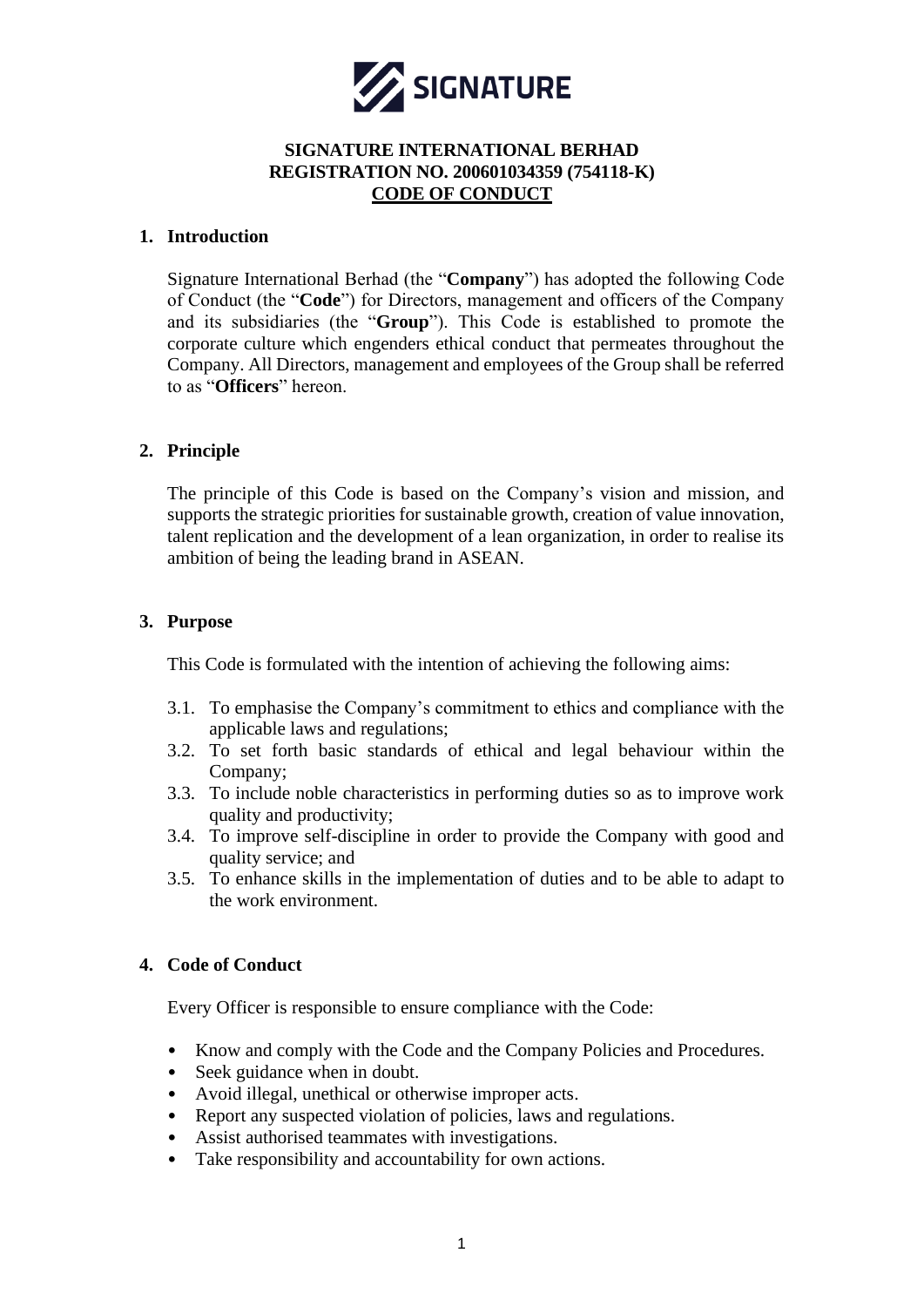All Officers of the Group are expected to follow the Code of Conduct, Code of Ethics and comply with all our internal policies including but not limited to Anti-Bribery & Anti-Corruption Policy & Guidelines and Whistleblowing Policy & Guidelines and the laws and regulation as a condition of appointment / employment.

Personnel who violate the Code, internal policies and the laws and regulation will be subjected to appropriate disciplinary action which includes termination and possible legal proceedings.

In the performance of his or her duties, each Officer must comply with the letter and spirit of the following codes:-

### **4.1. Human Rights**

The Company creates a safe and harmonious work environment and treats officers with dignity and respect in the workplace. Officers should respect the personal dignity, privacy and rights of each individual they interact with during the course of work and shall not in any way cause or contribute to the violation or circumvention of human rights.

#### **4.2. Health And Safety**

The Company provides a work environment that is safe, secure and free of danger, harassment, intimidation, threats and violence. The Company takes appropriate precautions to prevent injuries or adverse working conditions for each and every Officer. It is the responsibility of each and every Officer to adhere to the prescribed safety rules and acts as well as to raise any concerns which may represent a potential threat to health and safety. Officers are responsible for reporting injuries and unsafe work practices or conditions as soon as they being discovered or become known.

#### **4.3. Environment**

The Company conducts operations in a manner that safeguards health, protects the environment and conserves valuable materials. The Company is committed to protecting the environment by minimising and mitigating environmental impacts throughout the life cycle of operations. Officers should contribute to minimizing the use of finite resources, including energy, water and raw materials. Officers should minimise harmful emissions to environment, including waste, air emissions and discharges to water.

#### **4.4. Gifts, Gratuities, Entertainment & Anti-Bribery**

Each and every Officer are prohibited from, directly or indirectly, accepting or obtaining or attempting to accept or obtain any of the following from any person for themselves, which will lead to an improper or biased award or decision related to the Company's affairs or business activities:-

- Bribes
- Facilitation and extortion payments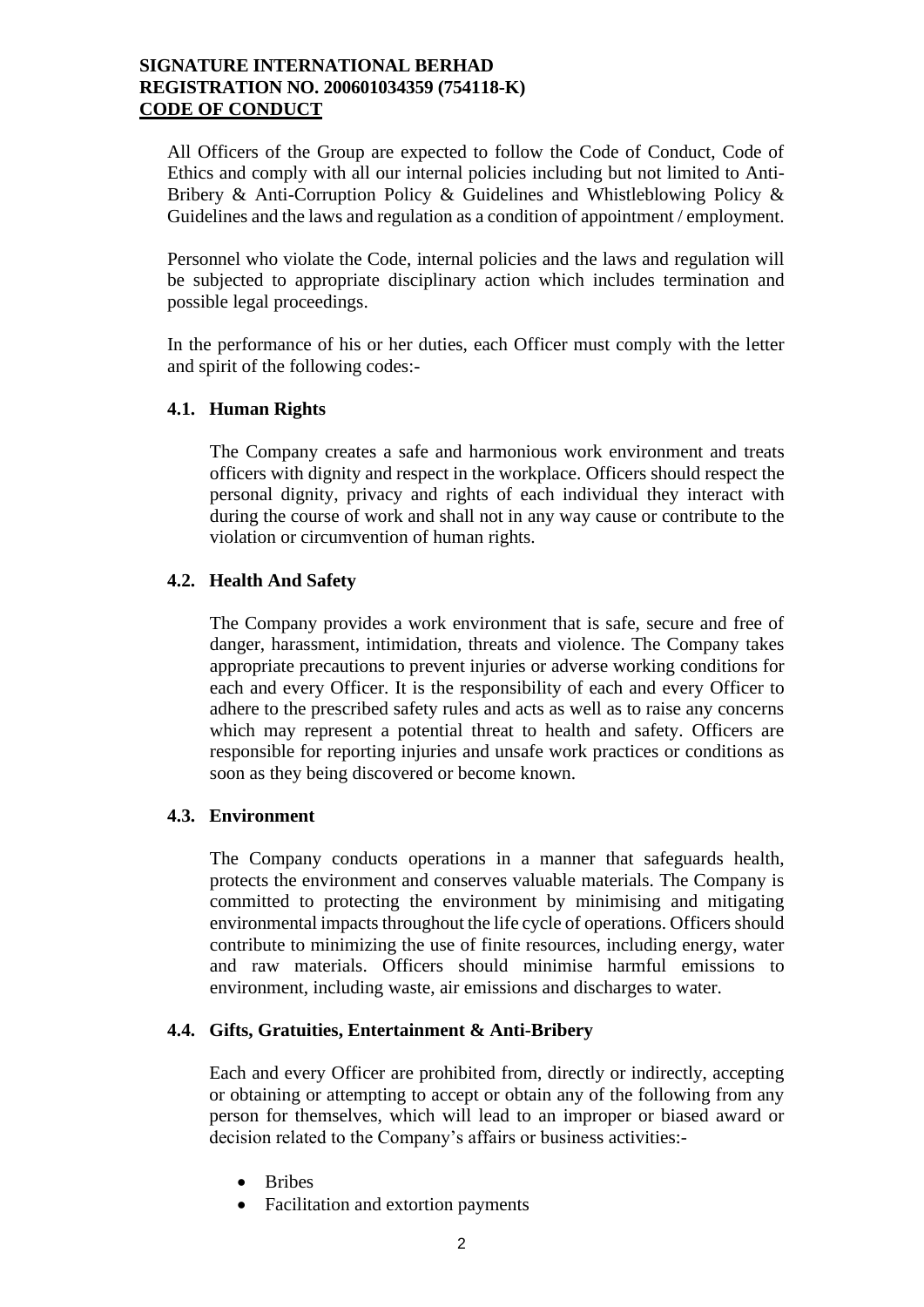- Kickback or reward or fee of any form
- Gift and corporate hospitality
- Benefit or advantage of any kind

The Company has adopted a "No Gift" policy whereby, subject only to certain narrow exceptions as provided in the Anti-Bribery & Anti-Corruption Policy & Guidelines. In the event that the Officers receive gifts having a value exceeding RM200.00, they are required to make a declaration to the Human Resource (the "HR"), Heads of Department (the "HODs") as per reporting line and reviewed by the Group of Managing Director.

In cases of doubt, they are to seek clarification on this guideline and obtain advice or decision (as the case maybe) from their HODs or HR Department.

### **4.5. Company Records And Internal Controls**

The Company's records must be prepared accurately and honestly, both by accountants who prepare financial statements and by officers who contribute to the creation of business records, for example, by submitting expense records, time sheets, order and invoice records. The Company takes obligation to maintain business records for operational, legal, financial, historical and other purposes seriously and takes appropriate steps to ensure that the content, context and structure of the records are reliable and authentic.

Reliable internal controls are critical for proper, complete and accurate accounting and financial reporting. Officers must understand the internal controls relevant to their positions and comply with the policies and procedures related to those controls to ensuring that effective and reliable business processes are in place.

### **4.6. Company Assets**

The Company's properties and assets should be managed and safeguarded in a manner which protects their values. Officers are accountable both for safeguarding all assets entrusted to them, including information resources, records, materials, facilities and equipment under their care or control, from loss, theft, waste, misappropriation or infringement and for using the assets to advance the interests of the Company. All officers have an affirmative duty to immediately report the theft, loss or misappropriation of any Company assets, including financial assets, physical assets, information assets and electronic assets to the management as stipulated under Violations of Code of Conduct below.

### **4.7. Exclusive Service**

The Company expects each and every officer to give their fullest attention, dedication and efforts to their duties and the Company. Officers must avoid any personal, financial or other interest which may be in conflict with their duties and responsibilities to the Company. In this respect, an officer is not permitted to be gainfully employed by any other organisation, company or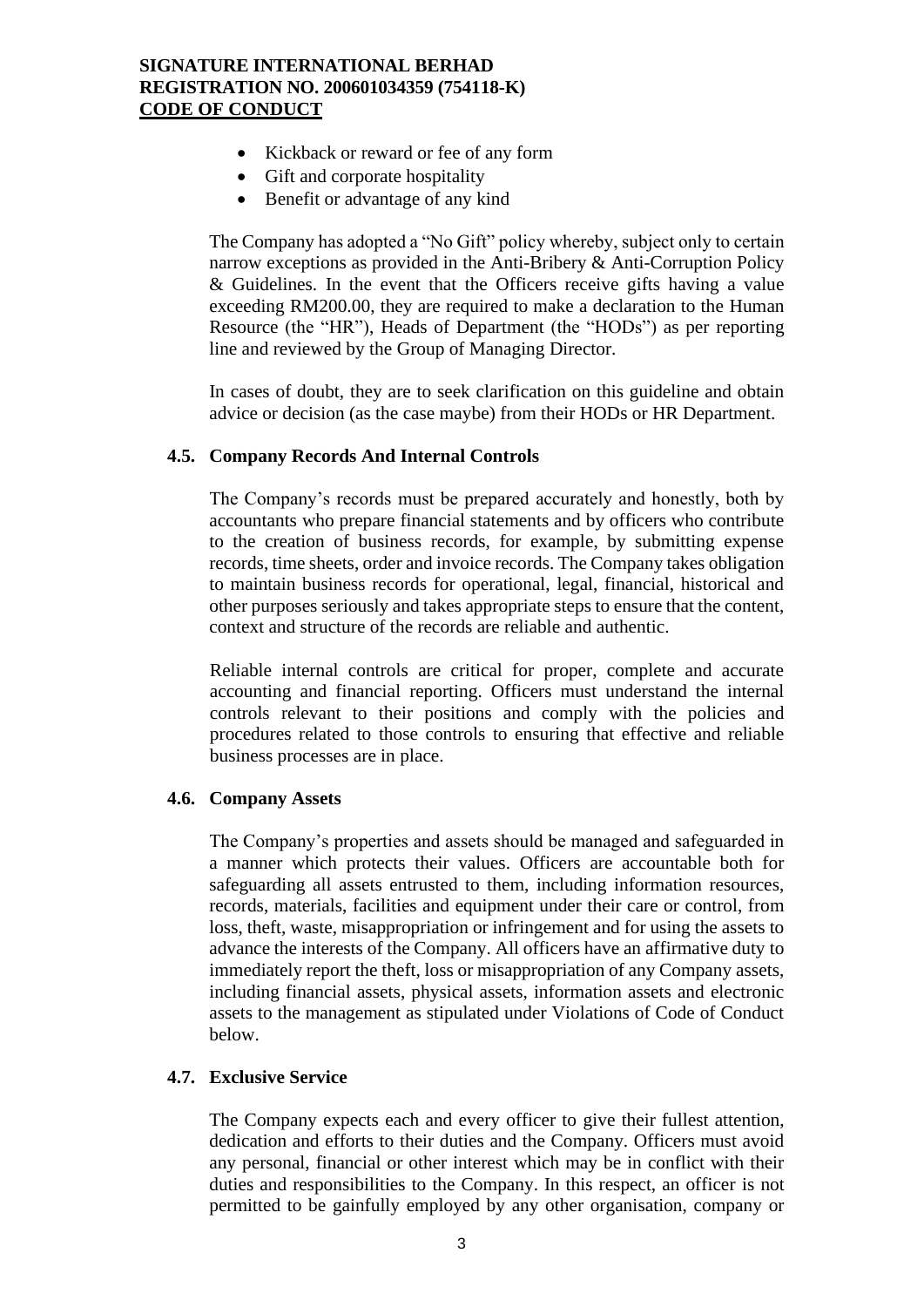business concern other than the Company without prior written consent of the Group Managing Director or HODs. Such permission will not be unreasonably withheld unless it has an impact on the executive ability to perform his/her normal duties or his/her performance at work or for an organisation which is in direct competition with the Company.

### **4.8. Integrity and Professionalism**

Officers should remember that they are a reflection on the Company and are constantly being judged and otherwise appraised by everyone they come in contact with. All officers should conduct themselves with the highest degree of integrity and professionalism in the workplace or any other location while on Company's business.

#### **4.9. Personal Appearance**

An Officer who is provided with uniforms by the Company shall wear them in full at all times while he is at work.

An Officer is expected to be suitably and neatly dressed (as per the Company Dress Code) so as to maintain an appropriate appearance that is business like, neat and clean, as determined by the requirements of the work area. Dress and appearance should not be offensive to customers or other officers.

Dress, grooming and personal cleanliness standards are important and contribute to the morale of all officers and affect the business image to the Company's customers and visitors.

## **4.10. Confidential Information**

All information obtained in the course of engagement and/or employment with the Company shall be deemed to be strictly confidential and shall not be disclosed to any third party. This measure applies to all officers both during and after the service with the Company.

Except with the permission of the Company, an Officer shall not make any unauthorised public statement, circulate, divulge or communicate with any customer, member of the public, media or government or statutory bodies on the policies or decision of the Company on any issue, or any other information or details in respect of the Company's business. This applies to disclosures by any medium, including the internet, especially via social media sites (e.g. Facebook, Twitter, YouTube, Instagram), internet message boards and/ or blogs. An Officer must take precautionary steps to prevent the unauthorised disclosure of proprietary or confidential information, including protecting and securing documents containing this information.

Personal records and remuneration including the Officer's own remuneration are classified as Private and Confidential information and shall not be divulged.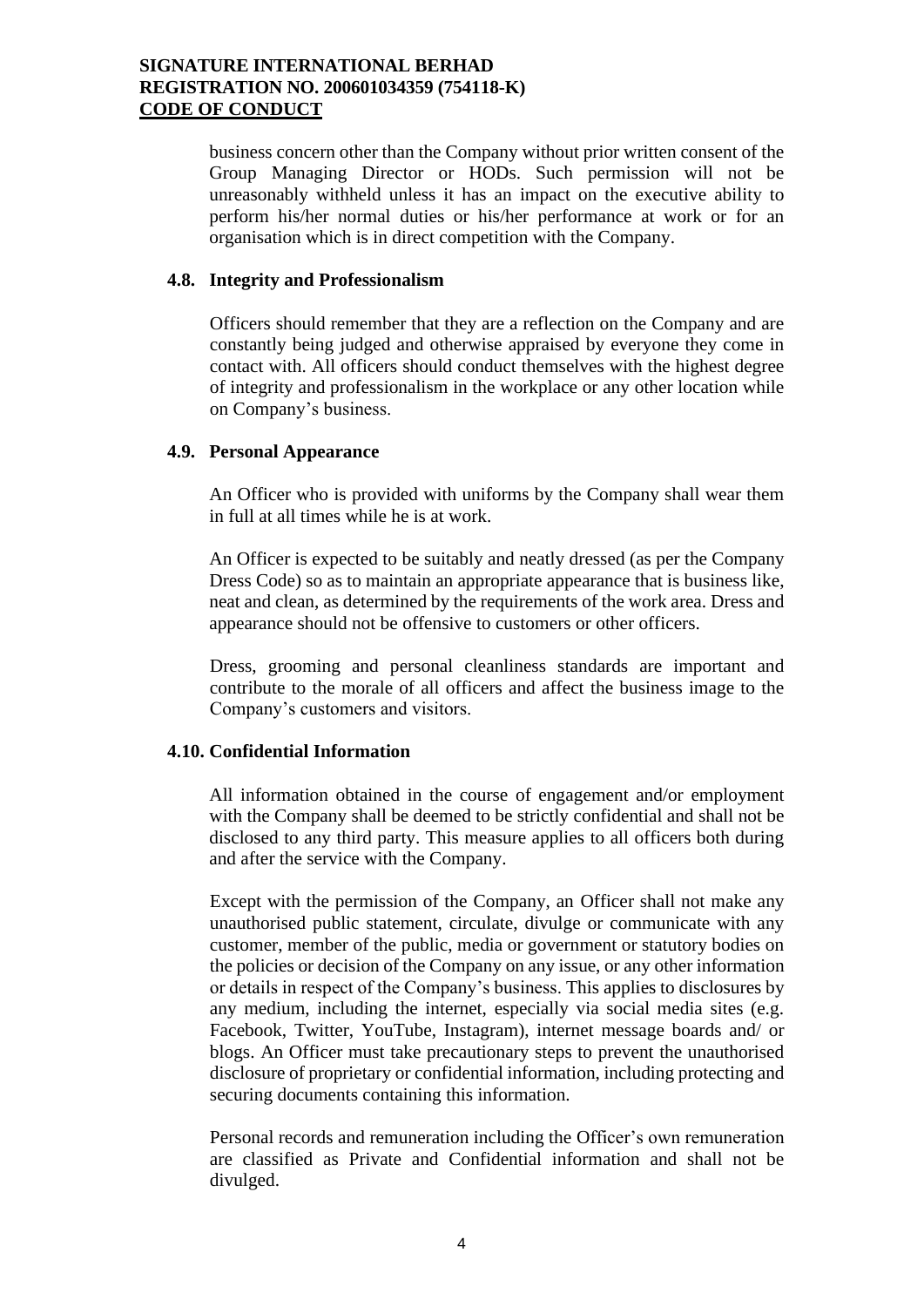### **4.11. Compliance Obligations**

The Group will comply with all applicable laws, rules and regulations of the governments, commissions and exchanges in jurisdictions which the Group operates. Officers are expected to understand and comply with the laws, rules and regulations that are applicable to their positions and/or work activities, including the Anti-Money Laundering and Anti-Terrorism Financing Act 2001 and the Malaysian Anti-Corruption Commission Act 2009. The Group reserves the right to report any actions or activities suspected of being criminal in nature to the police or other relevant authorities.

## **4.12. Conflict of Interest**

The Company expects that the Officers will perform their duties conscientiously, honestly, and in accordance with the best interests of the Group.

Officers must take care to separate their personal roles from their Company positions when communicating on matters not involving the Company's business.

## **4.13. Fair Dealing**

All officers, customers, suppliers and any others who are related and have dealings with the Company shall be treated fairly and equally. The Company will compete effectively and fairly in the market which it operates. Moreover, the Company is obliged to ensure its operating activities and its relationship with any business partner is fair, transparent and honest. This includes any form of transaction or termination of relationship. All commercial transactions shall be recorded and documented. Corrupted practices are not allowed either directly or indirectly.

### **4.14. Anti-Money Laundering**

"Money Laundering" is the process by which persons or groups try to conceal the proceeds of illegal activities or try to make the sources of their illegal funds look legitimate.

The Group will to the best of its ability and knowledge conduct businesses with reputable customers with legitimate funds, for legitimate business purposes.

# **4.15. Insider Dealing**

Officers are prohibited to trade in the Company's securities affected by or on behalf of a person with knowledge of relevant but non-public material information regarding the Group.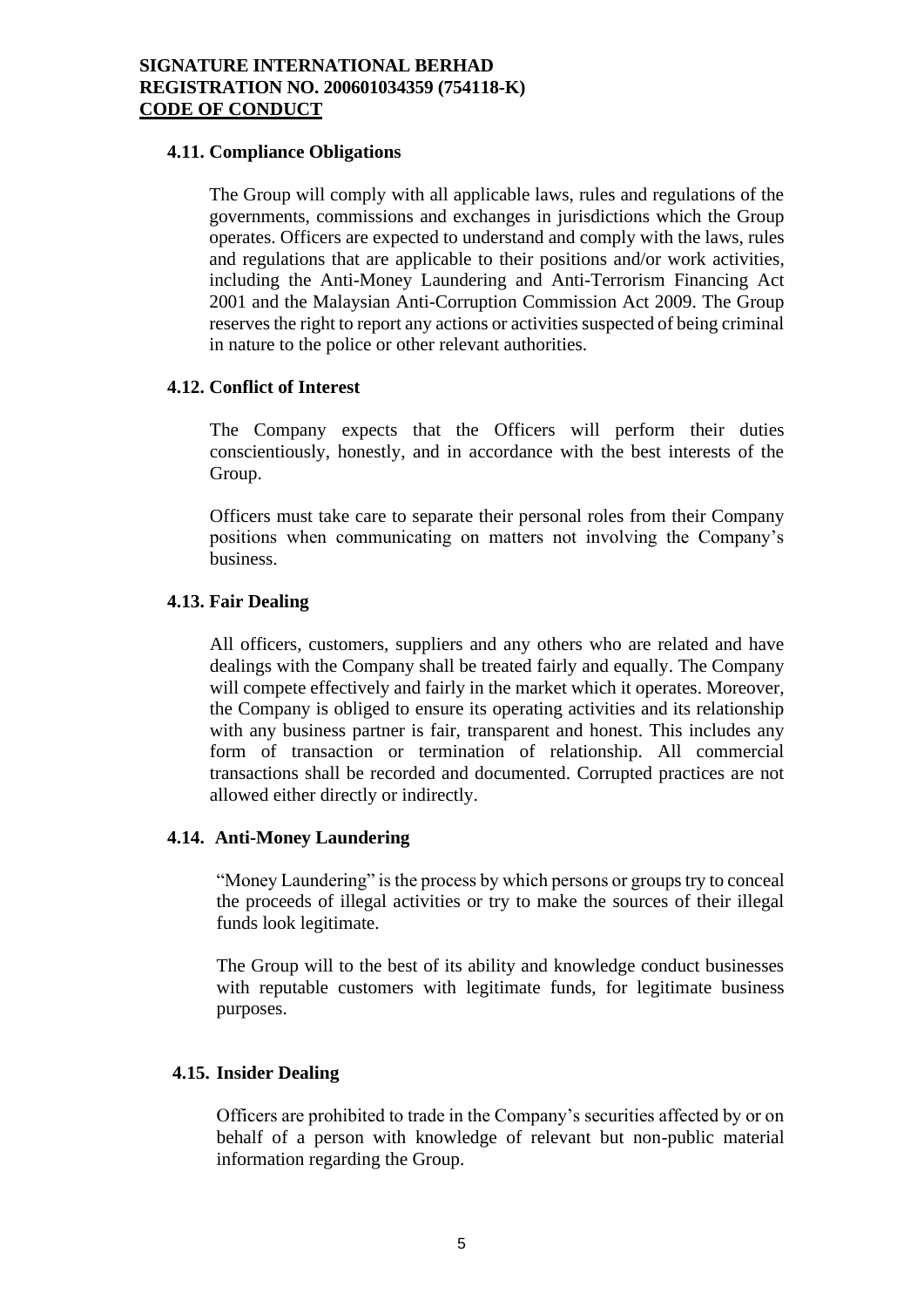Any person who commits insider trading, he/she may be subjected to certain criminal and civil actions under Malaysian Law which includes Capital Markets and Services Act 2007.

## **5. Communication and Compliance**

The Company should ensure this Code is being communicated to all levels of officers through staff handbook, notice board, intranet, or corporate website. The Company should include the briefing of this Code to new officers in the induction programme.

The Board should ensure this Code permeates throughout the Company and is complied by all levels of officers within the Group.

## **6. Violations of Code of Conduct**

The Company's Officer should report to supervisors, managers, HODs or Head of HR about the known or suspected illegal or unethical behaviour. The Company's top management shall promptly report any known or suspected violations of this Code to the Audit and Risk Management Committee or Board.

### **7. Non-retaliation**

The Company makes every effort to maintain the confidentiality of any individual who reports concerns and possible misconduct. Officers who retaliate or encourage others to do so will be subjected to disciplinary actions, up to and including suspending and/or termination of employment or engagement. The Company does not tolerate any form of retaliation against anyone who makes a report in good faith.

### **8. Investigations**

The Company shall investigate reported concerns promptly and confidentially with the highest level of professionalism and transparency. All internal investigations and audits are conducted impartially and without predetermined conclusions. Each and every Officer shall be expected to cooperate fully with audits, investigations and any corrective action plans, which may include areas for continued monitoring and assessment.

Where external investigations are required, every officer shall appropriately respond to, cooperate and shall not interfere with, any lawful government inquiry, audit or investigation.